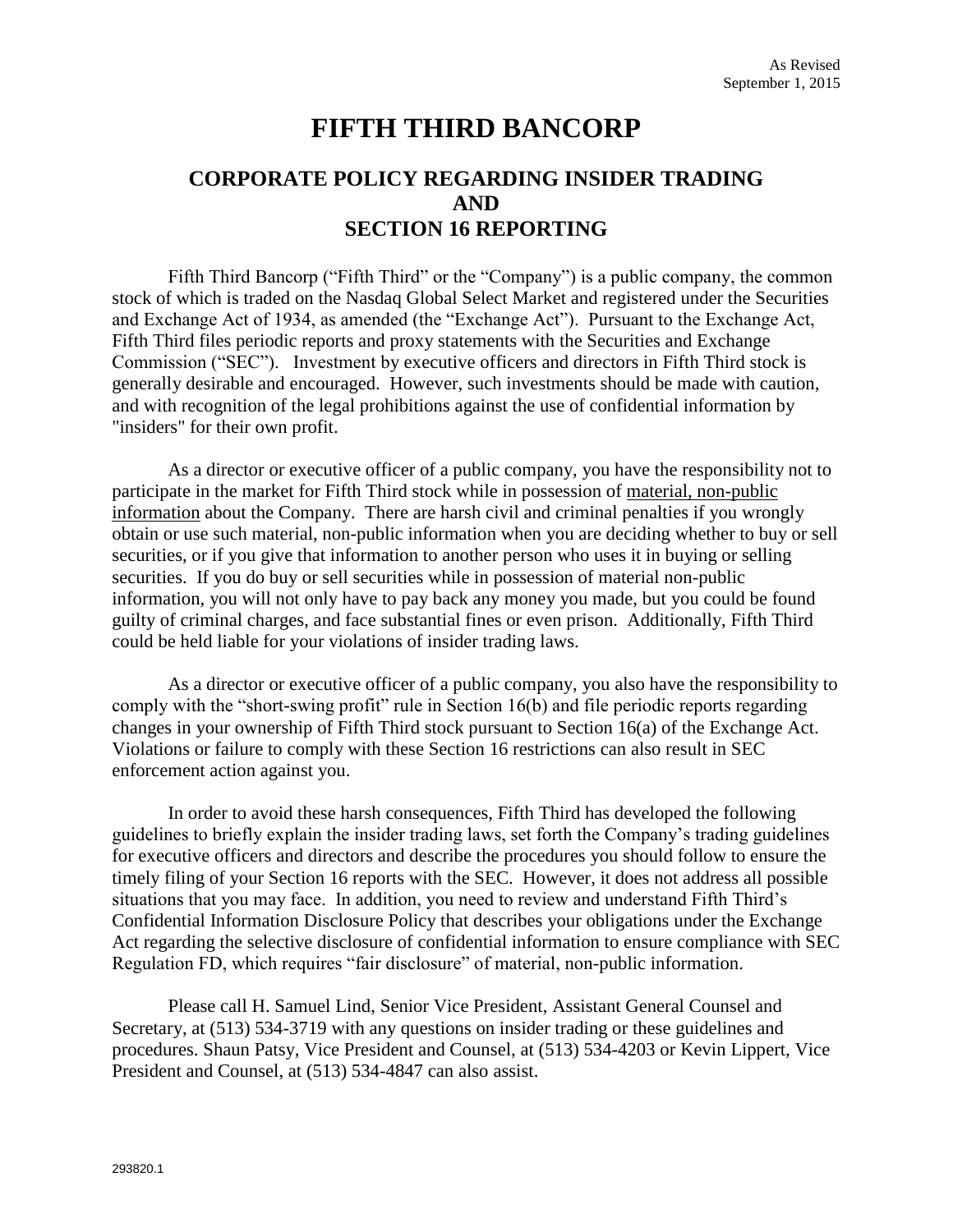## **INSIDER TRADING CONCEPTS**

## **What is "Inside" Information?**

Inside information includes anything you become aware of because of your "special relationship" with the Company as an executive officer or director, which has not been disclosed to the public. The information may be about the Company or any of its bank subsidiaries or other affiliates. It may also include information you learn about another company, for example, companies that are current or prospective customers or suppliers to a bank subsidiary or those with which the Company may be in negotiations regarding a potential transaction.

#### **What is Material Information?**

Information is material if an investor would think that it is important in deciding whether to buy, sell or hold stock, or if it could affect the market price of the stock. Either good or bad information may be material. If you are unsure whether the information is material, assume it is material.

Examples of material information typically include, but are not limited to:

- Company financial problems;
- estimates of future earnings or losses;
- events that could result in restating financial information;
- a proposed acquisition or sale;
- beginning or settling a major lawsuit;
- changes in dividend policies;
- declaring a stock split;
- a stock or bond offering; or
- winning a large new contract (or losing a large contract).

## **What is Non-public Information?**

Non-public information is information that has not yet been made public by the Company. Information only becomes public when the Company makes an official announcement (in a publicly accessible conference call, a press release or in SEC filings, for example) and people have had an opportunity to see or hear it. Therefore, you should not buy or sell stocks or other securities before the public announcement of material information. It is usually safe to buy or sell stock after the information is officially announced, as long as you do not know of other material information that has not yet been announced. Even after the information is announced, you should generally wait about two full trading days before buying or selling securities to allow the market to absorb the information.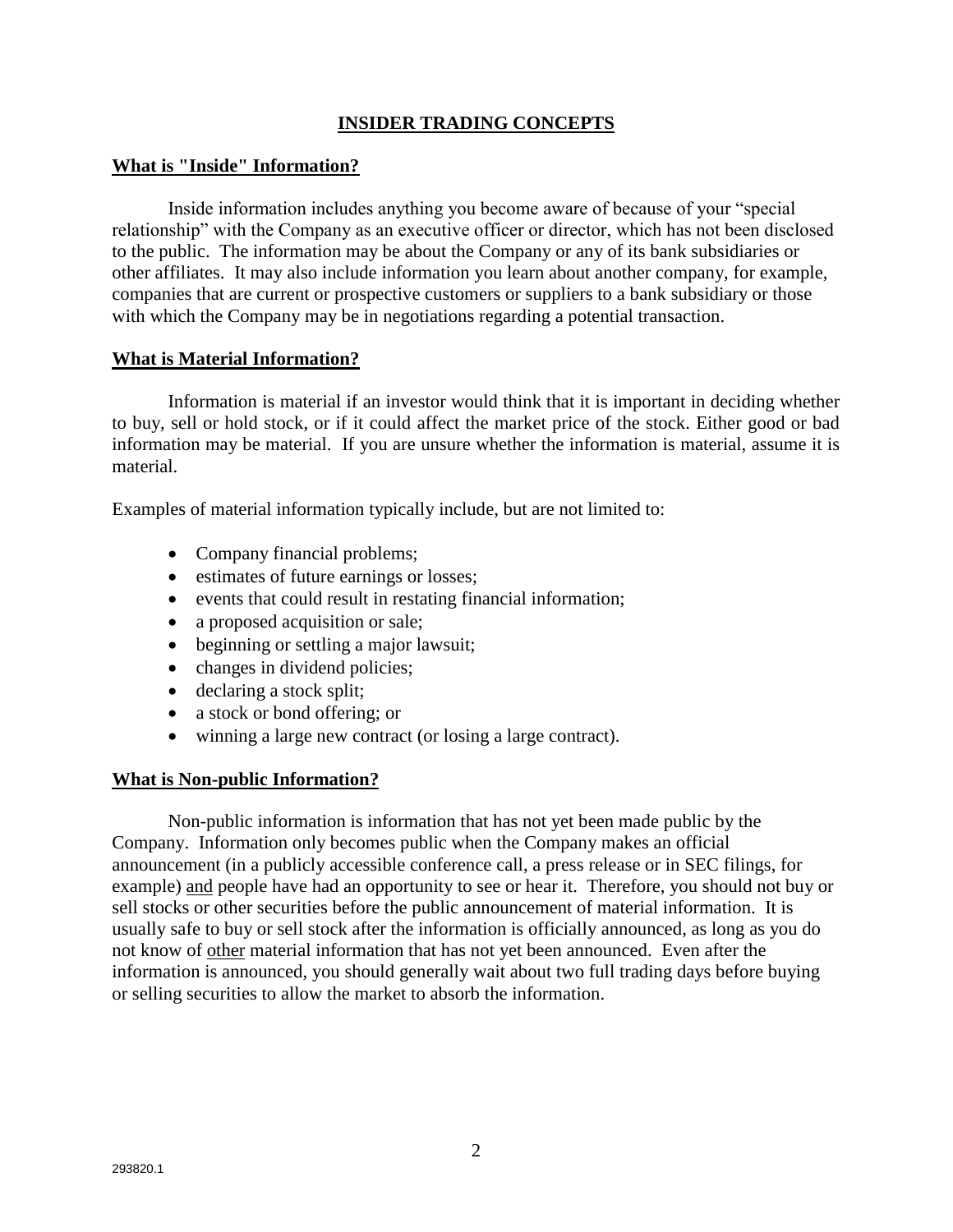## **TRADING GUIDELINES**

## **Prohibition Against Trading While In Possession of Material Non-Public Information**

You may not purchase or sell stocks or other securities of Fifth Third or of any other company when you are aware of any material, non-public information about that company, no matter how you learned the information. You also must not "tip" or otherwise give material, nonpublic information to anyone, including people in your immediate family, friends or anyone acting for you (such as a stockbroker).

## **Pre-Clearance Policy for Trading While Not in Possession of Material Non-Public Information**

You may not trade at any time, without prior clearance. Before trading in Fifth Third stock you must contact H. Samuel Lind, Senior Vice President, Assistant General Counsel and Secretary, at (513) 534-3719, Shaun Patsy, Vice President and Counsel, at (513) 534-4203, or Kevin Lippert, Vice President and Counsel, at (513) 534-4847to inquire if a restricted trading period is in effect and to obtain pre-clearance of the contemplated trade. "Trading" includes not only purchases and sales of stock, but also acquisitions and dispositions of equity derivative securities and stock swap agreements, the exercise of certain options, warrants, puts and calls, etc.

Restricted trading periods are periods designated by Fifth Third as times in which you may not trade in Fifth Third stock regardless of your actual possession or non-possession of material, non-public information. These restricted trading periods are instituted by Fifth Third for a variety of reasons. One such restricted trading period is instituted prior to Fifth Third releasing its quarterly results. This restricted trading period begins on the third Tuesday of the third month of every calendar quarter and lasts until two full trading days after Fifth Third releases its results for that quarter.

The Sarbanes-Oxley Act of 2002 also requires the Company to absolutely prohibit all purchases, sales or transfers of Fifth Third securities by directors and executive officers during a pension fund blackout period. A pension fund blackout period exists whenever 50% or more of the plan participants are unable to conduct transactions in their accounts for more than three consecutive days. These blackout periods typically occur when there is a change in the retirement plan's trustee, record keeper or investment manager. You will be contacted when these or other restricted trading periods are instituted from time to time.

In addition to making sure a restricted trading period is not in effect, the pre-clearance procedure is necessary to assist you in preventing violations of the Section 16(b) short-swing profit rule. As you may know, insiders will be held liable to the Company for any "short-swing profits" resulting from a non-exempt purchase and sale or sale and purchase within a period of less than 6 months. Similarly, any profits realized by you upon a trade during a pension blackout period are recoverable by the Company (whether or not there is a "matching" transaction in contrast to short swing trading). The Sarbanes-Oxley Act now empowers the SEC to cause the Company to contribute these disgorged profits into a public fund to be used for restitution to the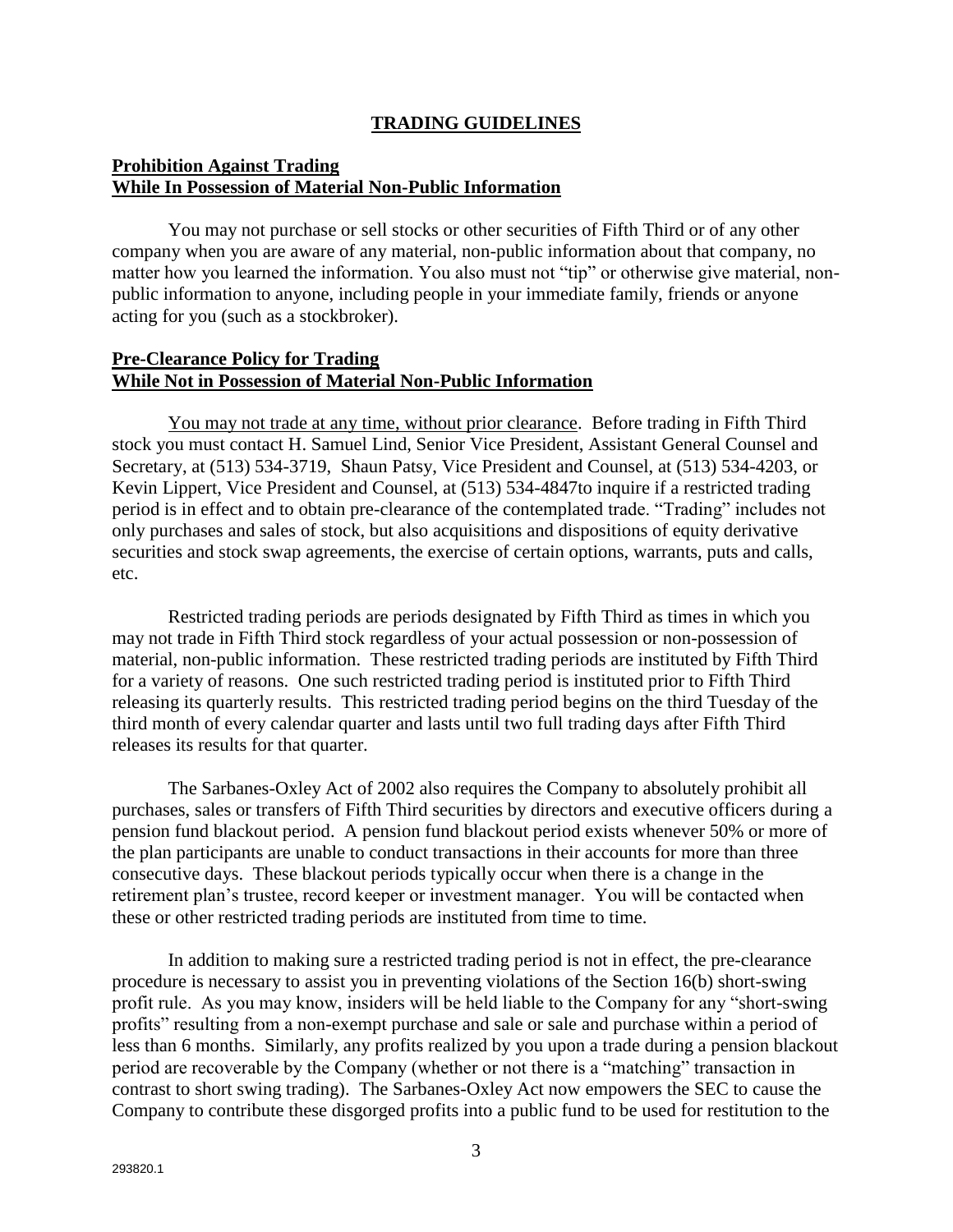victims of such violations. While compliance with Section 16(b) and other restricted trading periods is your responsibility, the pre-clearance of all trades will allow the Company to assist you in preventing any inadvertent violations.

If, upon requesting clearance, you are advised that Company stock may be traded, you may buy or sell the stock within two business days after clearance is granted**, but only if you are not otherwise in possession of material, non-public information**. If for any reason the trade is not completed within two business days, pre-clearance must be obtained again before stock may be traded.

**If, upon requesting clearance, you are advised that Company stock may not be traded, you may not engage in any trade of any type under any circumstances, nor may you inform anyone of the restriction.** You may reapply for pre-clearance at a later date when trading restrictions may no longer be applicable. In sum, it is critical that you obtain preclearance of any trading to prevent both inadvertent Section 16(b) or insider trading violations and to avoid *even the appearance* of an improper transaction (which could result, for example, when an officer engages in a trade while unaware of a pending major development).

## **Hedging Policy**

No Director or Executive Officer may engage in speculative trading or hedging strategies with respect to Fifth Third Bancorp securities:

- No engagement in day trading or short selling of Fifth Third Bancorp securities
- No engagement in transactions in any derivative of Fifth Third Bancorp securities, including buying and writing options
- Executives are restricted from buying Fifth Third Bancorp securities on margin or using Fifth Third Bancorp securities as collateral for a loan

## **Pre-Clearance Policy for Rule 10b5-1 Plans**

You may not implement a trading plan under SEC Rule 10b5-1 at any time, without prior clearance. Before entering into a trading plan you must contact H. Samuel Lind, Senior Vice President, Assistant General Counsel and Secretary, at (513) 534-3719, Shaun Patsy, Vice President and Counsel, at (513) 534-4203 or Kevin Lippert, Vice President and Counsel, at (513) 534-4847 to inquire if a restricted trading period is in effect and to obtain pre-clearance of the contemplated plan. You may only enter into a trading plan when you are not in possession of material, non-public information. In addition, you may not enter into a trading plan during a pension fund blackout period. Once a trading plan is pre-cleared, trades made pursuant to the plan will not require additional pre-clearance, **but only if the plan specifies the dates, prices and amounts of the contemplated trades or establishes a formula for determining dates, prices and amounts.** As discussed under "Section 16 Reporting", transactions made under a trading plan need to be promptly reported to the Filing Coordinator who will prepare the necessary Form 4.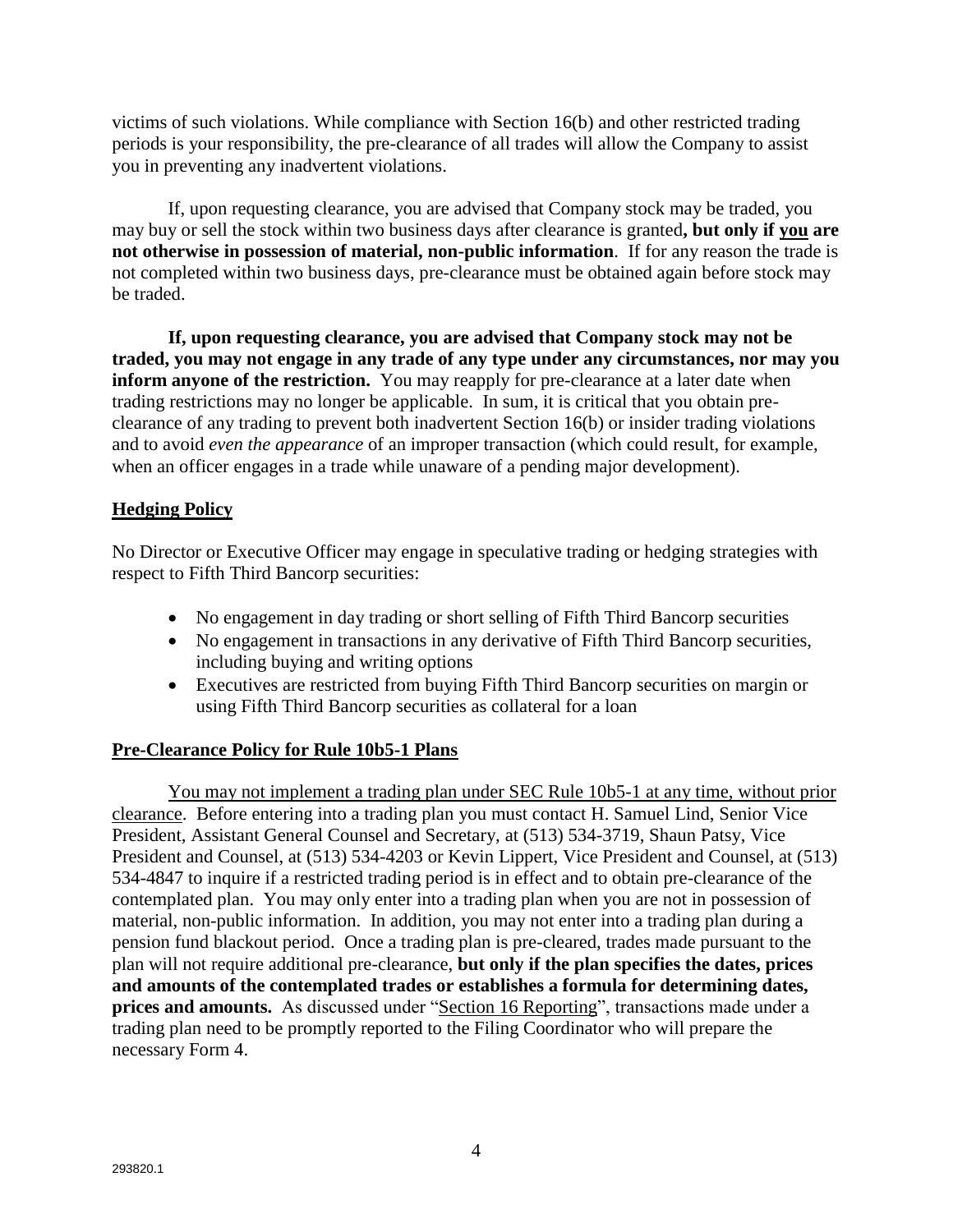## **SECTION 16 REPORTING**

## **Overview**

The SEC's rules under Section 16(a) of the Exchange Act impose reporting requirements on executive officers, directors and 10% shareholders. If there is any change in your ownership of Fifth Third securities at any time, other than through certain exempt Company benefit plans, you will be required to file a Form 4 with the SEC reporting the change. **In virtually all cases, the Form 4 must be filed no later than the second business day following the execution date of the transaction.** For transactions under Rule 10b5-1 trading plans or certain discretionary transactions within exempt Company benefit plans (for example, fund switching transactions), the Form 4 may not be due until the second business day following the date your broker or plan administrator notifies you of the execution date, but in no event more than five business days after the execution date.

You are also required to report certain exempt transactions to the SEC at year-end on a Form 5. The number and types of transactions eligible for Form 5 reporting are very limited. Coupled with the complexity of determining the time for filing reports in the situations described above, the need to pre-clear with the Company all transactions that you may contemplate is essential to our ability to assist you in making the proper filings in the required time frames.

#### **Consequences of Delinquent Filings**

The consequences of a late filing or the failure to file required Section 16 reports are significant:

- public embarrassment to you and the Company from required disclosures in the proxy statement and Form 10-K;
- potential SEC enforcement actions against you, such as a cease-and-desist order or injunction against further wrongdoing; and
- for egregious or repeated violations, possible criminal penalties that SEC fines of up could result in fines of up to \$5,000 per day for each filing violation or even imprisonment.

## **Compliance Program**

Under SEC rules, the preparation and filing of Section 16(a) reports is your sole responsibility. However, because of the complexities of compliance with the Section 16(a) filing requirements and to help prevent inadvertent violations of the short-swing profit rules, the Company has determined that it is prudent to provide you with assistance in preparing and filing your reports. In this regard, the following compliance procedures have been implemented:

## *Designated Filing Coordinator*

Sam Lind, Shaun Patsy or Kevin Lippert can assist all executive officers and directors in preparing, reviewing and filing all Forms 3, 4 and 5. A Form 3 initial report has been filed for all current executive officers and directors.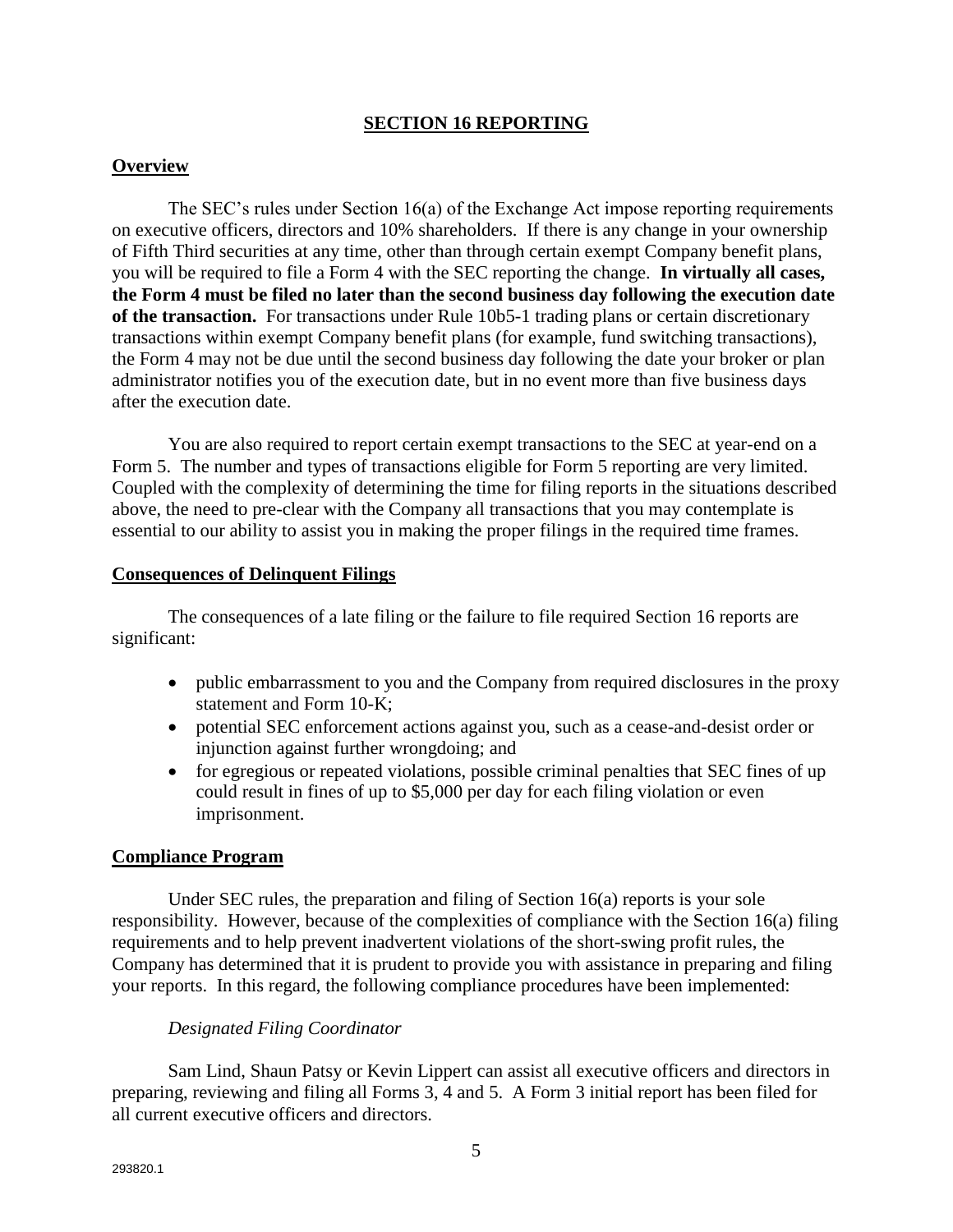#### *Preparation and Filing*

If you have any transaction or change in ownership in your Company stock or other equity securities (including derivative securities), please report the transaction(s) to the Filing Coordinator no later than the execution date of the transaction. This is necessary notwithstanding that you received pre-clearance of the transaction because the Company will not know whether or not you then proceeded to act upon such pre-clearance until you provide us with the exact dates, prices and other relevant information. The Filing Coordinator will contact you each January to coordinate preparation of your Form 5 (if applicable).

Upon receiving the details of the transaction(s) from you, the Filing Coordinator will prepare each Form 4 and Form 5 on your behalf. Due to the short two-day period in which to file the reports, the Filing Coordinator may have the Form executed on your behalf using the power of attorney that you have granted to the Company for this purpose and will file the completed Form with the SEC. As discussed above, the SEC must receive the Form 4 no later than the second business day following almost any transaction, and Form 5 must be received by February 14<sup>th</sup> each year, so time is of the essence. The Filing Coordinator will send you a copy of the Form 4 or 5 as filed with the SEC promptly following the filing. Please contact the Filing Coordinator immediately if you believe there may be any errors in the filing. If so, the Filing Coordinator will promptly amend the Form. In most cases, the filing of an amendment to correct information will not result in the initial filing being deemed a late filing; so no proxy disclosure or other penalties should apply.

The Filing Coordinator will send you an annual reminder relating to transactions in Company securities. Although such reminder will not allow us to remedy any filings that may be missed due to a failure to inform the Filing Coordinator, we believe that it will be in the best interests of both the Company and you to report such late transactions as soon as possible to mitigate any resulting damage.

#### *Forms 4 and 5 for Employee Stock Options and Other Stock Plans*

Because transactions under employee and director stock option and other stock plans can (a) raise complex Section 16(a) reporting issues; and (b) if reported incorrectly can create the appearance of short-swing profit violations, the Filing Coordinator will automatically prepare the appropriate Form on your behalf whenever you acquire shares pursuant to a benefit plan.